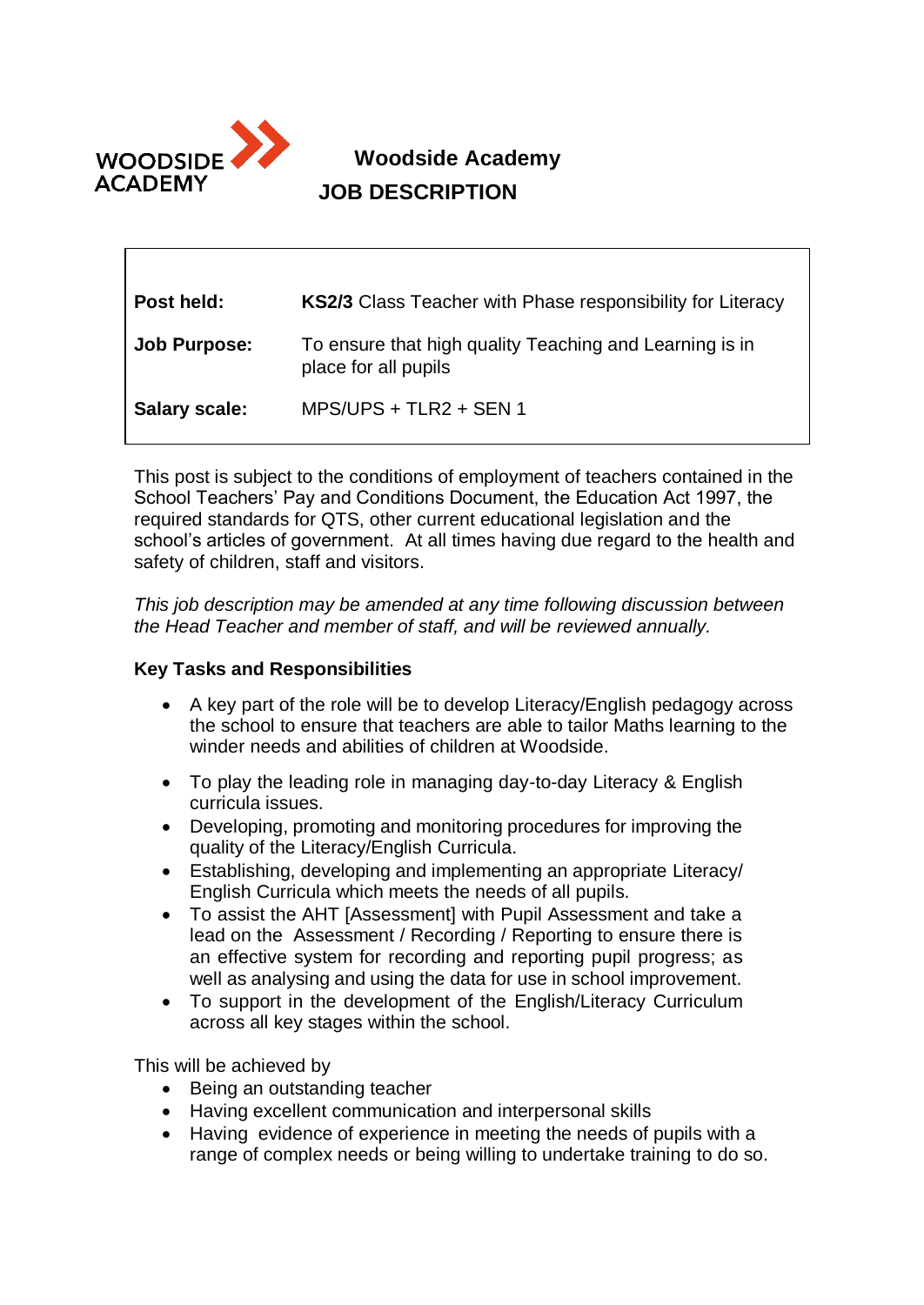- Having knowledge and/or experience of delivering learning and possibly qualifications suitable for children working below chronological agerelated expectations
- Being resilient with a commitment to continuous development

# **General Responsibilities**

- Being able to work effectively with class-based support staff working with pupils who face barriers to their learning
- Provide high quality lessons and interventions
- Meet regularly with parents, carers and other stakeholders to ensure that pupils needs are being met
- Ensure that any statutory functions for pupils with SEN are completed in good time and are of high quality
- Work closely with colleagues to ensure that provision is of the highest quality and that support is closely monitored and evaluated

**Strategic direction and development of provision**– with the support of, and under the direction of the Leadership Team.

- Ensure all pupils have access to a broad, balanced and relevant curriculum
- Devise and promote plans to ensure the needs of pupils with SEN are met
- Regularly monitor progress against targets for pupils by accurate assessment and planning and delivering high quality teaching
- Ensure that all statutory requirements for pupils are adhered to
- Keep up to date with relevant local and national information relating to pupils with SEN
- Work closely with the staff within and beyond Woodside Academy, liaise with staff, parents and carers, external agencies and other schools to maximise support and ensure continuity of educational provision
- Develop partnerships with parents to ensure that their views are considered and acted upon appropriately
- Ensure that pupils are enabled to share their views and that these are acted upon appropriately
- To maintain accurate assessments and records of children's progress, using them to set the next steps in their development, reporting progress to parents/carers as necessary.

## **Teaching and Learning**

- Be an excellent teacher
- Be able to work with pupils with a range of complex needs
- Be able to promote pupil independence
- Provide highly personalised learning
- Support pupil transition including the development of highly effective induction and exit arrangements.